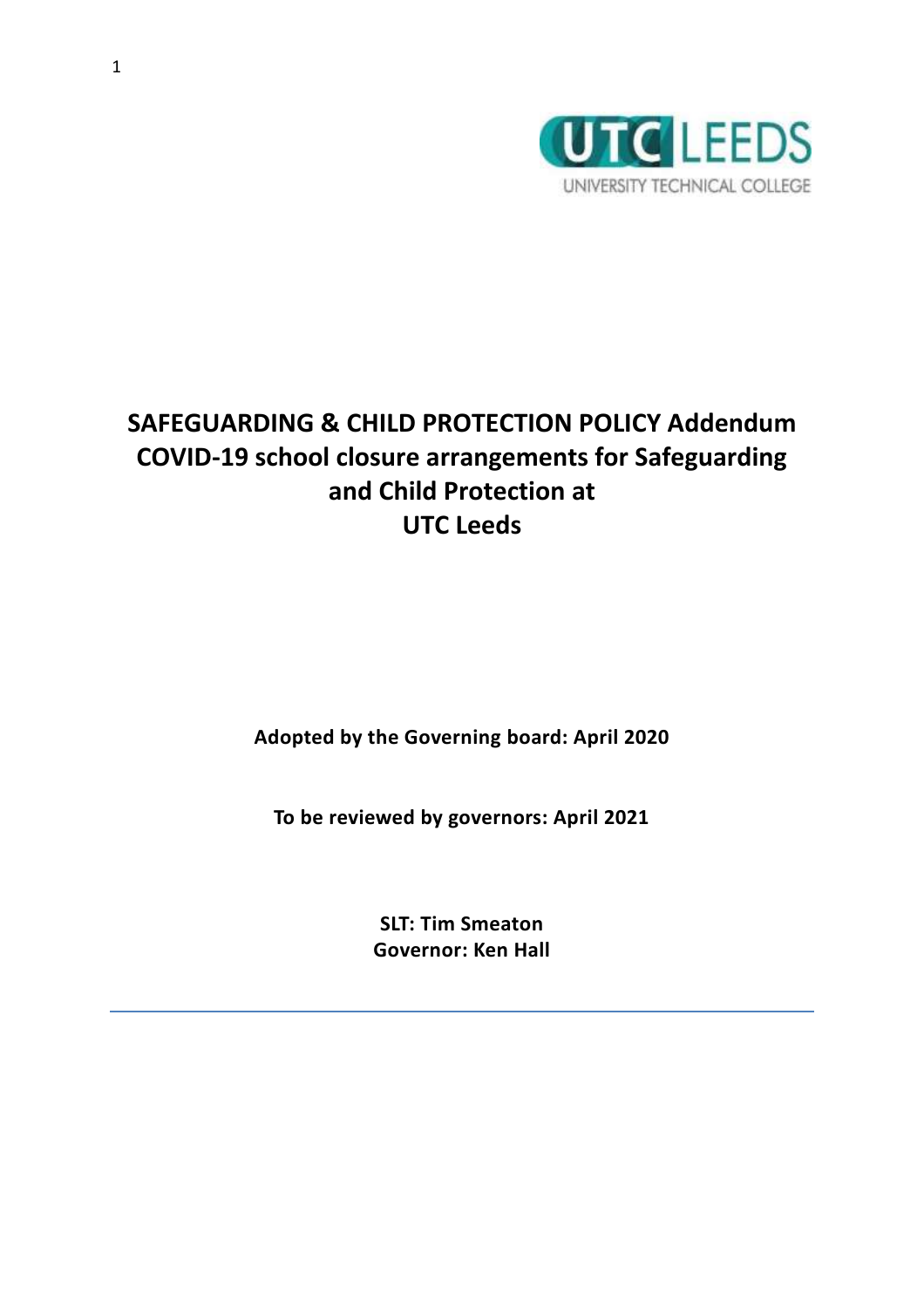| $\overline{1}$ . |                                                                                      |  |  |  |
|------------------|--------------------------------------------------------------------------------------|--|--|--|
| <u>2.</u>        |                                                                                      |  |  |  |
| <u>3.</u>        |                                                                                      |  |  |  |
| <u>4.</u>        |                                                                                      |  |  |  |
| <u>5.</u>        |                                                                                      |  |  |  |
| <u>6.</u>        |                                                                                      |  |  |  |
| <u>7.</u>        |                                                                                      |  |  |  |
| <u>8.</u>        |                                                                                      |  |  |  |
| <u>9.</u>        |                                                                                      |  |  |  |
| 10.              |                                                                                      |  |  |  |
| 11.              |                                                                                      |  |  |  |
| 12.              |                                                                                      |  |  |  |
| 13.              |                                                                                      |  |  |  |
| 14.              |                                                                                      |  |  |  |
| 15.              |                                                                                      |  |  |  |
| 16.              | Staff who bring their own children into school due to a lack of suitable alternative |  |  |  |
|                  |                                                                                      |  |  |  |
|                  |                                                                                      |  |  |  |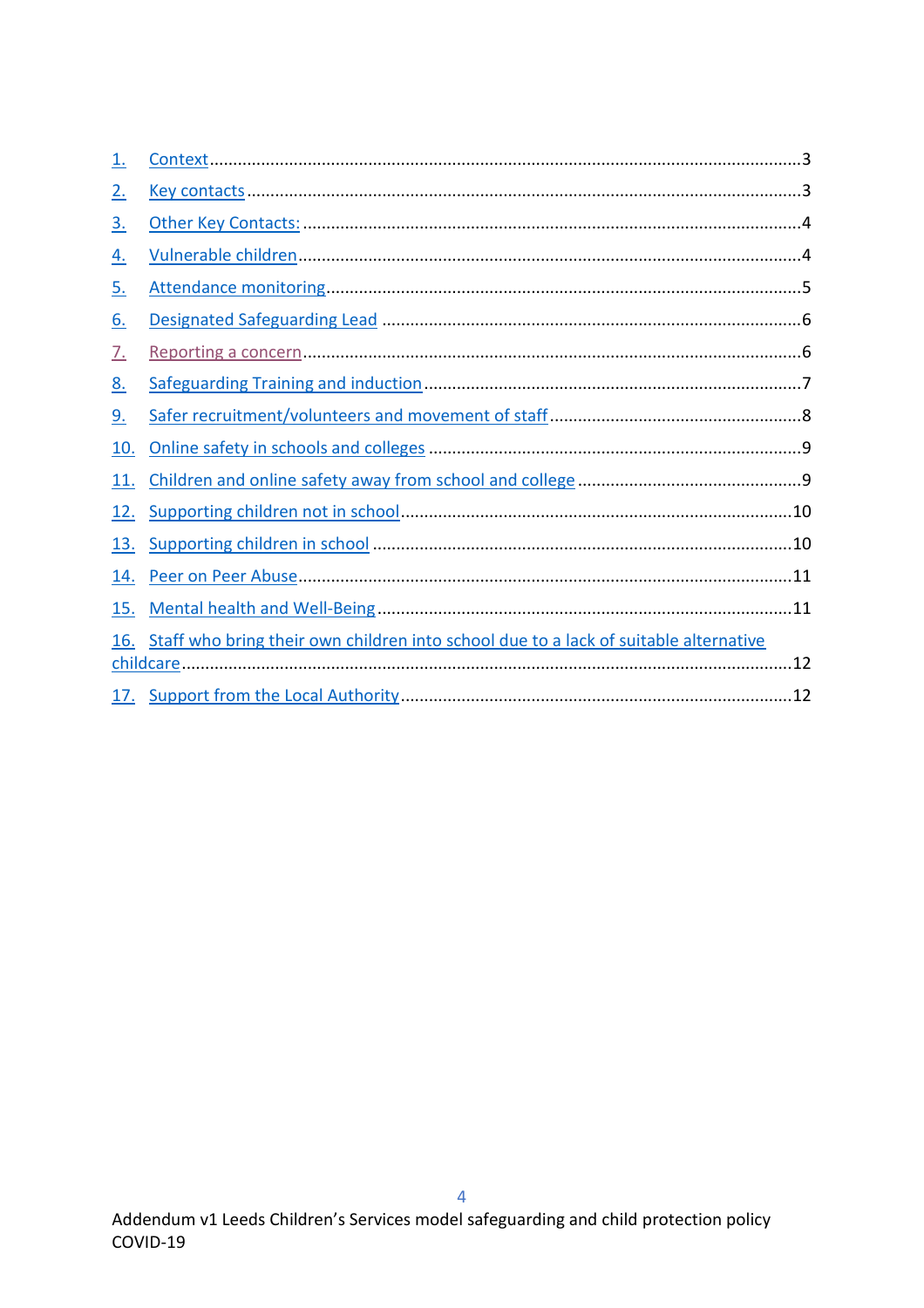# <span id="page-2-0"></span>**1. Context**

From 20<sup>th</sup> March 2020 parents were asked to keep their children at home, wherever possible, and for schools to remain open only for those children of workers critical to the COVID-19 response who absolutely need to attend and children who are vulnerable and cannot be safely cared for at home.

It is the responsibility of the host school for safeguarding and child protection for all pupils who are attending regardless of whether they are on roll at that school.

All staff working in schools should understand their specific roles in the safeguarding of children.

This addendum of the UTC Leeds Safeguarding and Child Protection policy contains details of our individual safeguarding arrangements in the following areas:

#### <span id="page-2-1"></span>**2. Key contacts**

| <b>Role</b>                                   | <b>Name</b>                        | Contact<br>number | <b>Email</b>                                                                           |
|-----------------------------------------------|------------------------------------|-------------------|----------------------------------------------------------------------------------------|
| Designated<br>Safeguarding<br>Lead            | <b>Tim Smeaton</b>                 | 0113 353 0140     | tim.smeaton@utcleeds.co.uk                                                             |
| Deputy<br>Designated<br>Safeguarding<br>Leads | Caron Parker<br>S Ellis<br>P Ellis | 0113 353 0140     | Caron.parker@utcleeds.co.uk<br>Paul.ellis@utcleeds.co.uk<br>Sarah.ellis@utcleeds.co.uk |
| Headteacher                                   | Hannah<br>Wilson                   | 0113 353 0140     | Hannah.wilson@utcleeds.co.uk                                                           |
| Trust<br>Safeguarding<br>Manager              |                                    |                   |                                                                                        |
| Chair of<br>Governors                         | <b>Tim Craven</b>                  | 0113 353 0140     | Tim.craven@utcleeds.co.uk                                                              |
| Safeguarding<br>Governor /<br>Trustee         | Ken Hall                           | 0113 353 0140     | Ken.hall@utcleeds.co.uk                                                                |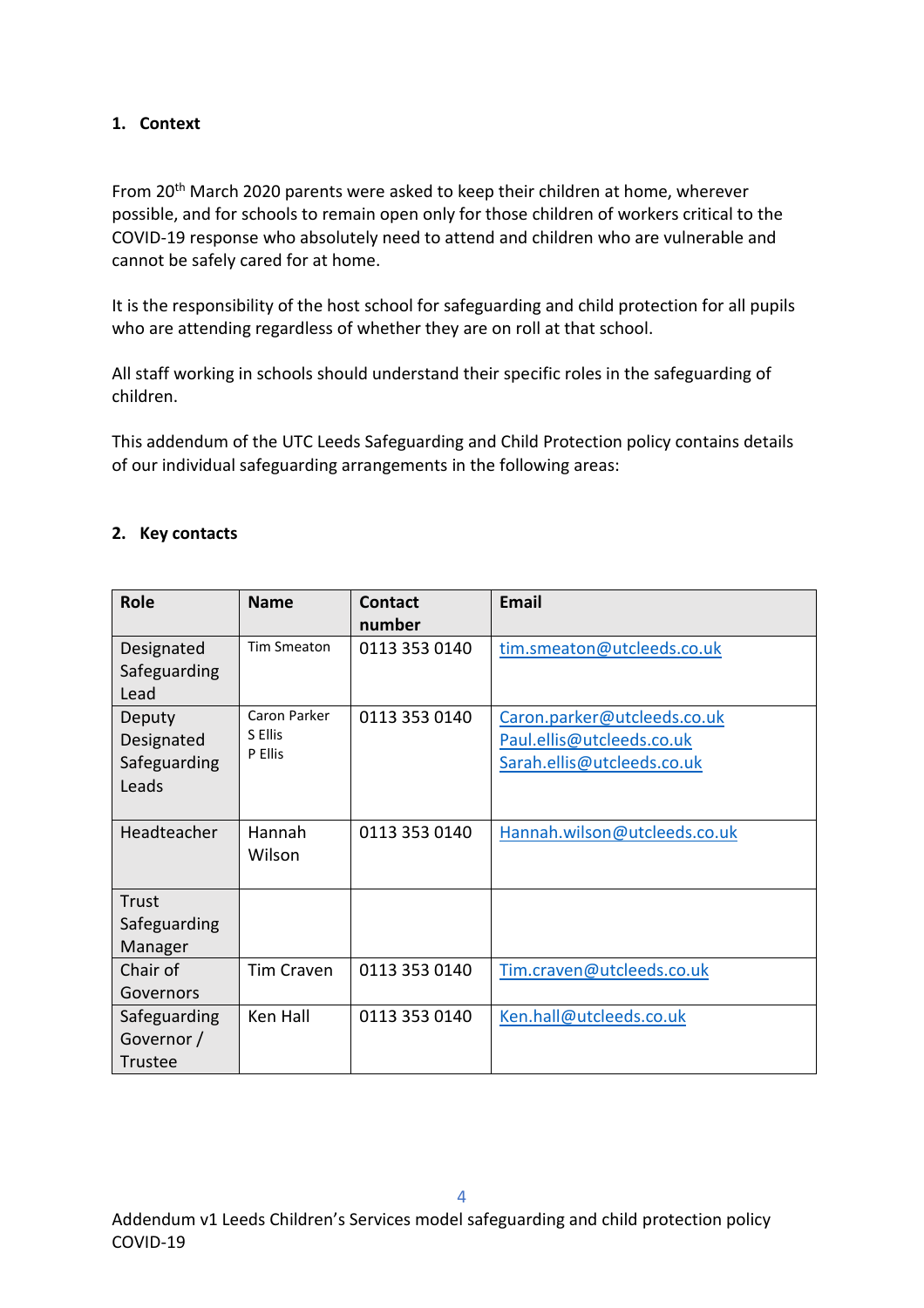#### <span id="page-3-0"></span>**3. Other Key Contacts:**

| Email: estconsultation@leeds.gov.uk<br>Children's social work service duty and advice team<br>Email: childscreening@leeds.gov.uk<br><b>Emergency Duty Team (Out of hours)</b><br>Email: childrensEDT@leeds.gov.uk<br><b>Prevent Team</b><br>Email: prevent@leeds.gov.uk<br><b>LADO</b> service<br>Email: lado@leeds.gov.uk<br><b>Leeds Schools Crisis line</b> | <b>Children's Services Education Safeguarding Team</b> | 0113 3789685 |
|----------------------------------------------------------------------------------------------------------------------------------------------------------------------------------------------------------------------------------------------------------------------------------------------------------------------------------------------------------------|--------------------------------------------------------|--------------|
|                                                                                                                                                                                                                                                                                                                                                                |                                                        |              |
|                                                                                                                                                                                                                                                                                                                                                                |                                                        | 0113 3760336 |
|                                                                                                                                                                                                                                                                                                                                                                |                                                        |              |
|                                                                                                                                                                                                                                                                                                                                                                |                                                        | 0113 5350600 |
|                                                                                                                                                                                                                                                                                                                                                                |                                                        |              |
|                                                                                                                                                                                                                                                                                                                                                                |                                                        | 0113 5350810 |
|                                                                                                                                                                                                                                                                                                                                                                |                                                        |              |
|                                                                                                                                                                                                                                                                                                                                                                |                                                        | 0113 3789687 |
|                                                                                                                                                                                                                                                                                                                                                                |                                                        |              |
|                                                                                                                                                                                                                                                                                                                                                                |                                                        | 0113 3783645 |

#### <span id="page-3-1"></span>**4. Vulnerable children**

Vulnerable children include those who have a social worker and those children and young people up to the age of 25 with education, health and care (EHC) plans and children and families with early help plans.

Those who have a social worker include children who have a Child Protection Plan and those who are looked after by the Local Authority. A child may also be deemed to be vulnerable if they have been assessed as being in need or otherwise meet the definition in section 17 of the Children Act 1989.

Those with an EHC plan will be risk-assessed in consultation with the SENCO and parents, to decide whether they need to continue to be offered a school or college place in order to meet their needs, or whether they can safely have their needs met at home. This could include, if necessary, carers, therapists or clinicians visiting the home to provide any essential services. Many children and young people with EHC plans can safely remain at home.

Eligibility for free school meals in and of itself should not be the determining factor in assessing vulnerability.

Senior leaders, especially the Designated Safeguarding Lead (and deputy) know who our most vulnerable children are. They have the flexibility to offer a place to those on the edge of receiving children's social care support.

UTC Leeds will continue to work with and support children's social workers to help protect vulnerable children. This includes working with and supporting children's social workers and the local authority virtual school head (VSH) for looked-after and previously looked-after children. The lead person for this will be: Tim Smeaton

The offer to attend school is extended to all identified vulnerable children who have a social worker, so long as they do not have underlying health conditions that put them at increased

4

Addendum v1 Leeds Children's Services model safeguarding and child protection policy COVID-19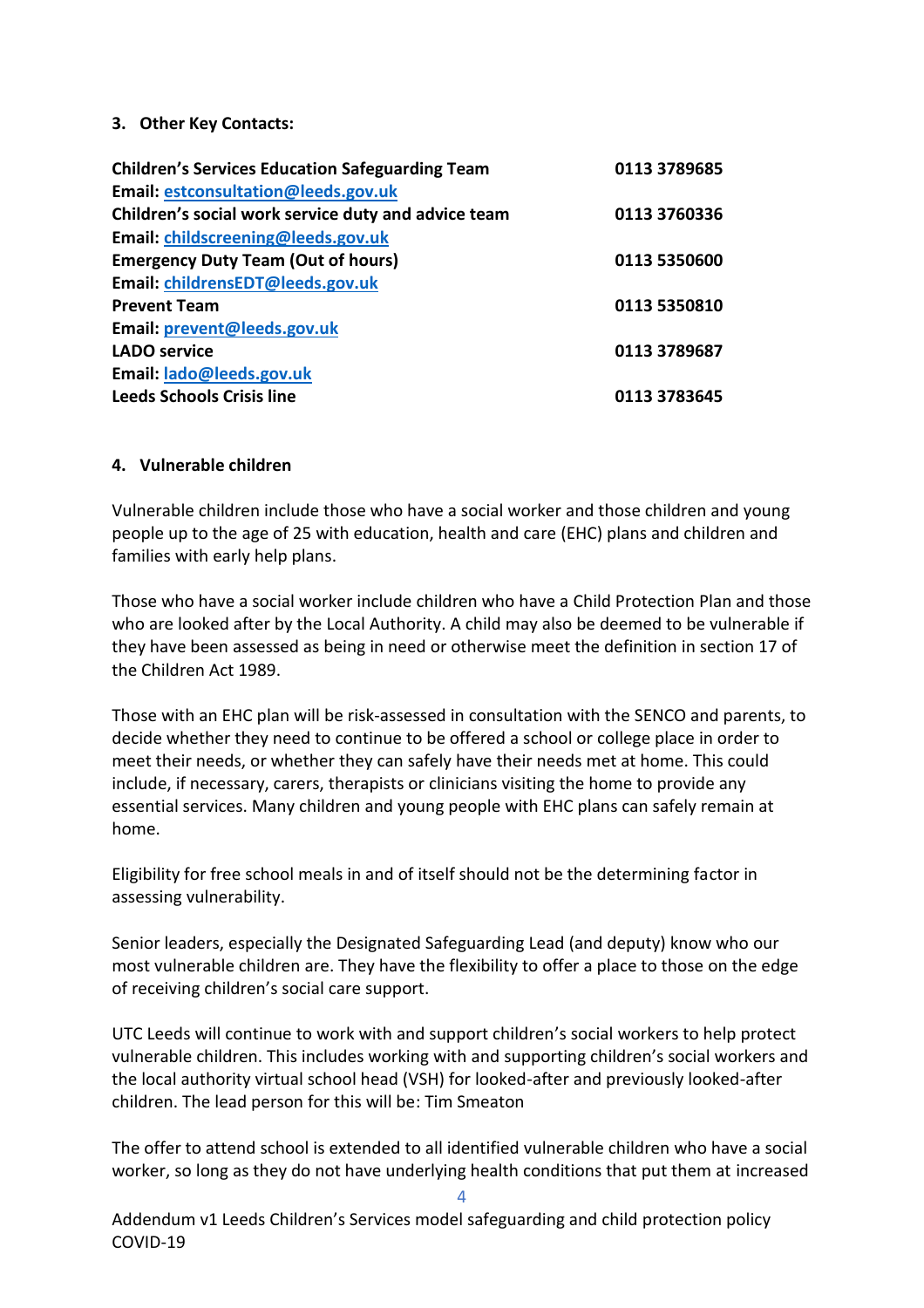risk. In circumstances where a parent does not want to bring their child to an education setting, and their child is considered vulnerable, the social worker and UTC Leeds will explore the reasons for this directly with the parent and this will be recorded.

Where parents are concerned about the risk of the child contracting COVID19, UTC Leeds or the social worker will talk through these anxieties with the parent/carer following the advice set out by Public Health England.

UTC Leeds will encourage our vulnerable children and young people to attend a school, including remotely if needed.

#### <span id="page-4-0"></span>**5. Attendance monitoring**

Local authorities and education settings do not need to complete their usual day-to-day attendance processes to follow up on non-attendance.

If UTC Leeds has any children in attendance (e.g. because they are vulnerable or their parent(s) / carers are critical workers) we will submit the daily attendance sheet to the DfE by 12 noon - [https://www.gov.uk/government/publications/coronavirus-covid-19](about:blank) [attendance-recording-for-educational-settings](about:blank)

If the school has closed, we will complete the return once as requested by the DfE.

UTC Leeds and social workers will agree with parents/carers whether children in need should be attending school – UTC Leeds will then follow up on any pupil that they were expecting to attend, who does not. UTC Leeds will also follow up with any parent or carer who has arranged care for their child(ren) and the child(ren) subsequently do not attend.

To support the above, UTC Leeds will, when communicating with parents/carers and carers, confirm emergency contact numbers are correct and ask for any additional emergency contact numbers where they are available.

In all circumstances where a vulnerable child does not take up their place at school, or discontinues, UTC Leeds will notify their social worker.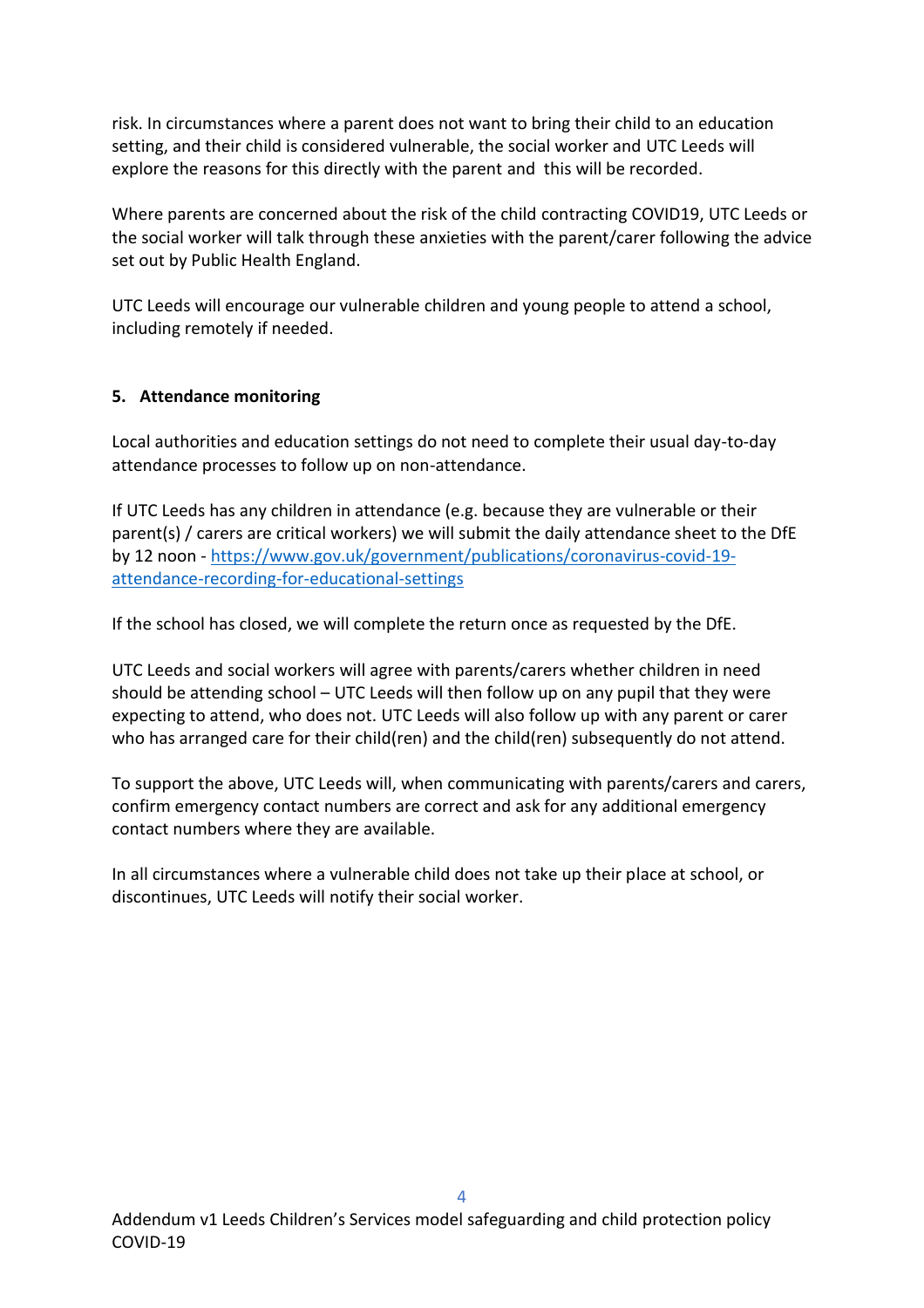#### <span id="page-5-0"></span>**6. Designated Safeguarding Lead**

UTC Leeds school has a Designated Safeguarding Lead (DSL) and a Deputy DSL.

The Designated Safeguarding Lead is: Tim Smeaton

The Deputy Designated Safeguarding Lead is: Caron Parker

The optimal scenario is to have a trained DSL (or deputy) available on site. Where this is not the case a trained DSL (or deputy) will be available to be contacted via phone or online video - for example when working from home.

Where a trained DSL (or deputy) is not on site, in addition to the above, a senior leader will assume responsibility for co-ordinating safeguarding on site.

This might include updating and managing access to child protection records both offline or online management system, and liaising with the offsite DSL (or deputy) and as required liaising with children's social workers where they require access to children in need and/or to carry out statutory assessments at the school or college.

It is important that all UTC Leeds staff and volunteers have access to a trained DSL (or deputy). On each day, the staff on site will be made aware of who that person is and how to contact them. All onsite staff should be made aware of the children's services education safeguarding team consultation line number (0113 3789685) should a DSL be unavailable and they require safeguarding advice.

The DSL will continue to engage with social workers, and attend all multi-agency meetings, which can be done remotely.

The senior DSL will ensure that operational staff with designated safeguarding responsibilities, access regular supervision, which can be undertaken remotely through electronic communications (e.g. skype, mobile communications etc.)

# <span id="page-5-1"></span>**7. Reporting a concern**

Where staff have a concern about a child, they should continue to follow the process outlined in the school Safeguarding Policy. This includes making a report and formally recording concerns via the school's electronic safeguarding systems, (e.g. CPOMS) which can be done remotely. Or secure email systems with completed cause for concern forms attached.

Staff are reminded of the need to report any concern immediately and without delay.

Where staff are concerned about an adult working with children in the school, they should contact their Principal – Hannah Wilson Tel: 0113 353 0140 Hannah.wilson@utcleeds.co.uk.

4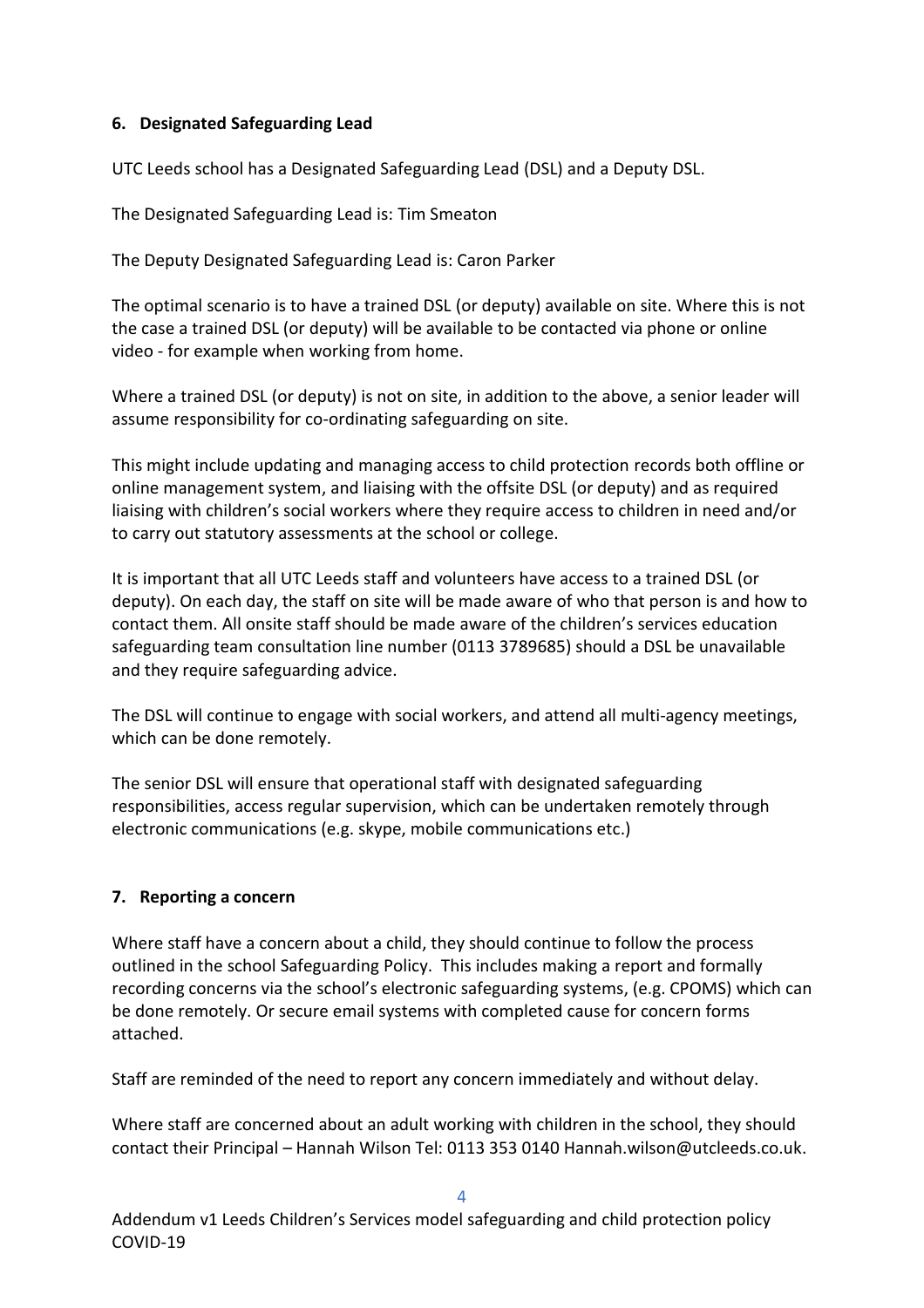If there is a requirement to make a notification to the Principal whilst away from school, this should be done verbally and followed up with an email to the Principal.

Concerns around the Headteacher should be directed to the Chair of Governors: Tim Craven at e-mail: [Tim.Craven@utcleeds.co.uk](mailto:Tim.Craven@utcleeds.co.uk) Telephone: 0113 3530140

All staff must follow Part 4 of Keeping Children Safe in Education (2019) and the UTC Leeds (local authority model) safeguarding and child protection policy (section 10.2) guidance for managing allegations against staff. The case manager must use the local authority designated officer (LADO) notification form (see Appendix 13 of local authority model safeguarding model child protection policy) in order to assess the level of concern. As part of this initial consideration, the case manager should consult with their school's HR Advisor/provider/contact. The completed LADO notification form must be sent to [lado@leeds.gov.uk](about:blank) within one working day of the allegation being made.

The education safeguarding team manager (Raminder Aujla [raminder.aujla@leeds.gov.uk](about:blank) ) will continue to offer support in the process of managing allegations.

#### <span id="page-6-0"></span>**8. Safeguarding Training and induction**

DSL training is very unlikely to take place whilst there remains a threat of the COVID 19 virus.

For the period COVID-19 measures are in place, a DSL (or deputy) who has been trained will continue to be classed as a trained DSL (or deputy) even if they miss their refresher training.

All existing school staff have had safeguarding training and have read part 1 of Keeping Children Safe in Education (2019). The DSL should communicate with staff any new local arrangements, so they know what to do if they are worried about a child.

Where new staff are recruited, or new volunteers enter UTC Leeds, they will continue to be provided with a safeguarding induction.

Upon arrival, they will be given a copy of the receiving setting's safeguarding and child protection policy, guidance for safer working practice for staff working in educational settings, online safety policy including acceptable use and confirmation of local processes and confirmation of DSL arrangements.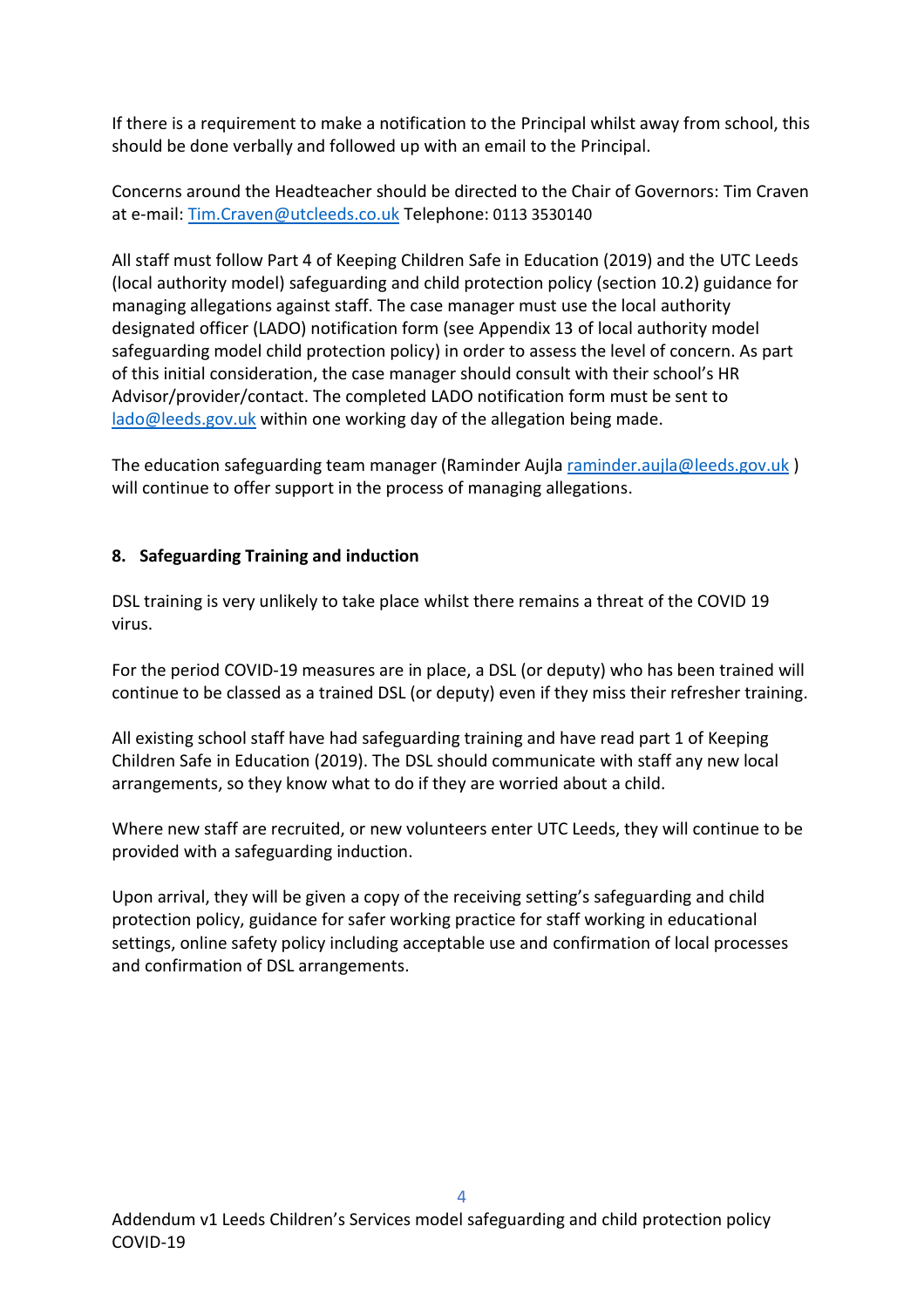### <span id="page-7-0"></span>**9. Safer recruitment/volunteers and movement of staff**

It remains essential that people who are unsuitable are not allowed to enter the children's workforce or gain access to children. When recruiting new staff, UTC Leeds will continue to follow the relevant safer recruitment processes for their setting, including, as appropriate, relevant sections in part 3 of Keeping Children Safe in Education (2019) (KCSIE).

In response to COVID-19, the Disclosure and Barring Service (DBS) has made changes to its guidance on standard and enhanced DBS ID checking to minimise the need for face-to-face contact. [https://www.gov.uk/government/news/covid-19-changes-to-dbs-id-checking](about:blank)[guidelines](about:blank)

If staff are deployed from another education or children's workforce setting to our school, we will take into account the DfE supplementary guidance on safeguarding children during the COVID-19 pandemic and will accept portability as long as the current employer confirms in writing that:

- the individual has been subject to an enhanced DBS and children's barred list check
- there are no known concerns about the individual's suitability to work with children
- there is no ongoing disciplinary investigation relating to that individual

Where UTC Leeds are utilising volunteers, we will continue to follow the checking and risk assessment process as set out in paragraphs 167 to 172 of KCSIE. Under no circumstances will a volunteer who has not been checked be left unsupervised or allowed to work in regulated activity.

UTC Leeds will continue to follow the legal duty to refer to the DBS anyone who has harmed or poses a risk of harm to a child or vulnerable adult. Full details can be found at paragraph 163 of KCSIE.

UTC Leeds will continue to consider and make referrals to the Teaching Regulation Agency (TRA) as per paragraph 166 of KCSIE and the TRA's 'Teacher misconduct advice for making a referral.

During the COVID-19 period all referrals should be made by emailing [Misconduct.Teacher@education.gov.uk](about:blank)

Whilst acknowledging the challenge of the current National emergency, it is essential from a safeguarding perspective that any school is aware, on any given day, which staff/volunteers will be in the school or college, and that appropriate checks have been carried out, especially for anyone engaging in regulated activity. As such, UTC Leeds will continue to keep the single central record (SCR) up to date as outlined in paragraphs 148 to 156 in KCSIE.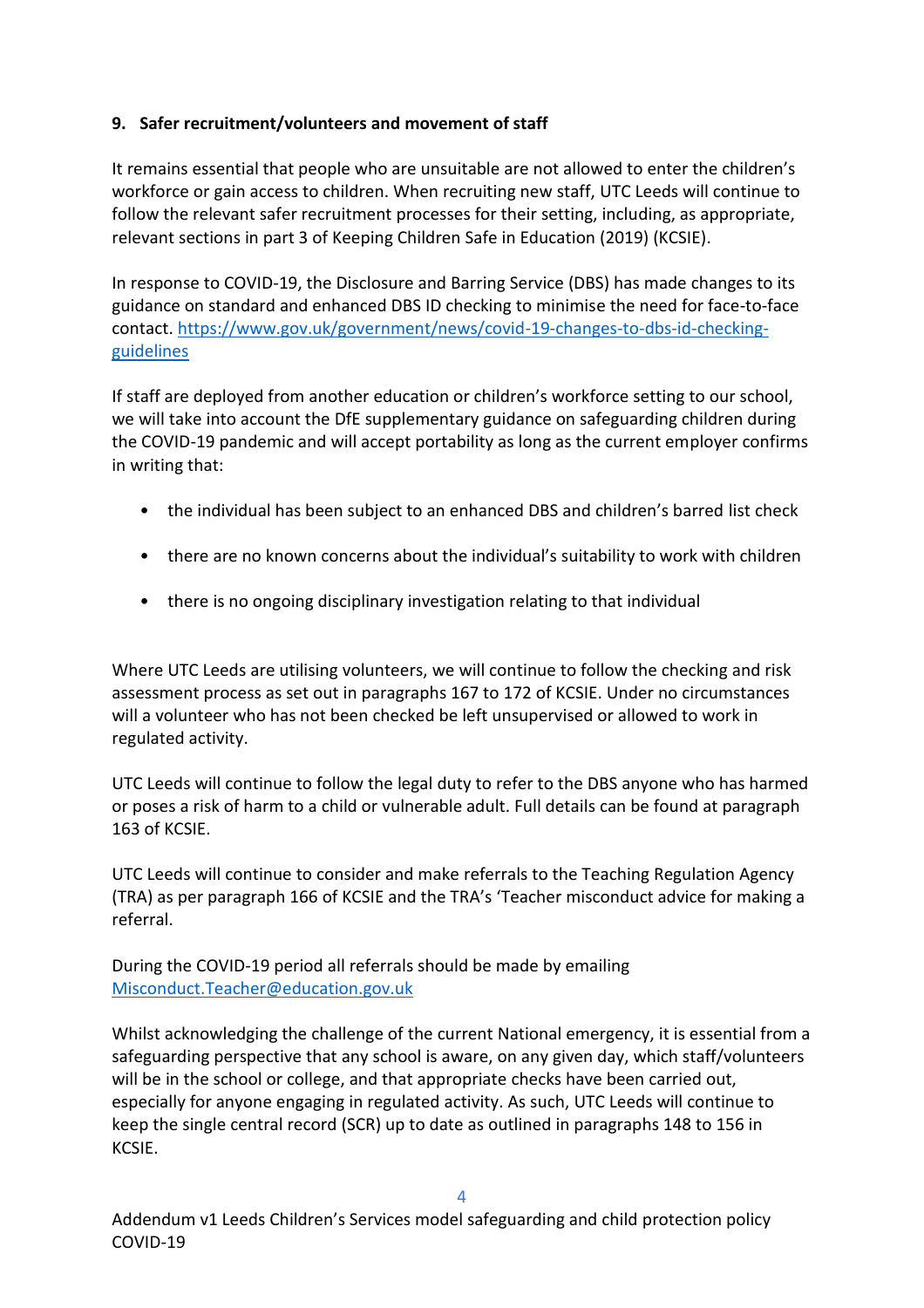### <span id="page-8-0"></span>**10. Online safety in schools and colleges**

UTC Leeds will continue to provide a safe environment, including online. This includes the use of an online filtering system.

Where students are using computers in school, appropriate supervision will be in place.

#### <span id="page-8-1"></span>**11. Children and online safety away from school and college**

It is important that all staff who interact with children, including online, continue to look out for signs a child may be at risk. Any such concerns should be dealt with as per the Child Protection Policy and where appropriate referrals should still be made to children's social care and as required, the police.

Online teaching should follow the same principles as set out in the Guidance for safer working practice for those working with children and young people in education settings (National Safer Recruitment Consortium May 2019).

UTC Leeds will ensure any use of online learning tools and systems is in line with privacy and data protection/GDPR requirements.

Below are some things to consider when delivering virtual lessons, especially where webcams are involved:

- No 1:1s, groups only. In cases where 1:1 tuition is essential, staff must seek formal written agreement from a senior manager and the pupil's parent.
- Staff and children must wear suitable clothing, as should anyone else in the household.
- Any computers used should be in appropriate areas, for example, not in bedrooms; staff need to be mindful that backgrounds do not compromise personal confidentiality or breach the guiding principles of safer working practice guidance for staff working in educational settings.
- The live class should be recorded so that if any issues were to arise, the video can be reviewed.
- Live classes should be kept to a reasonable length of time, or the streaming may prevent the family 'getting on' with their day.
- Language must be professional and appropriate, including any family members in the background.
- Staff must only use platforms specified by senior managers and approved by our IT network manager / provider to communicate with pupils
- Staff should record, the length, time, date of any sessions held as follow (in line with the school timetable for students to work from home).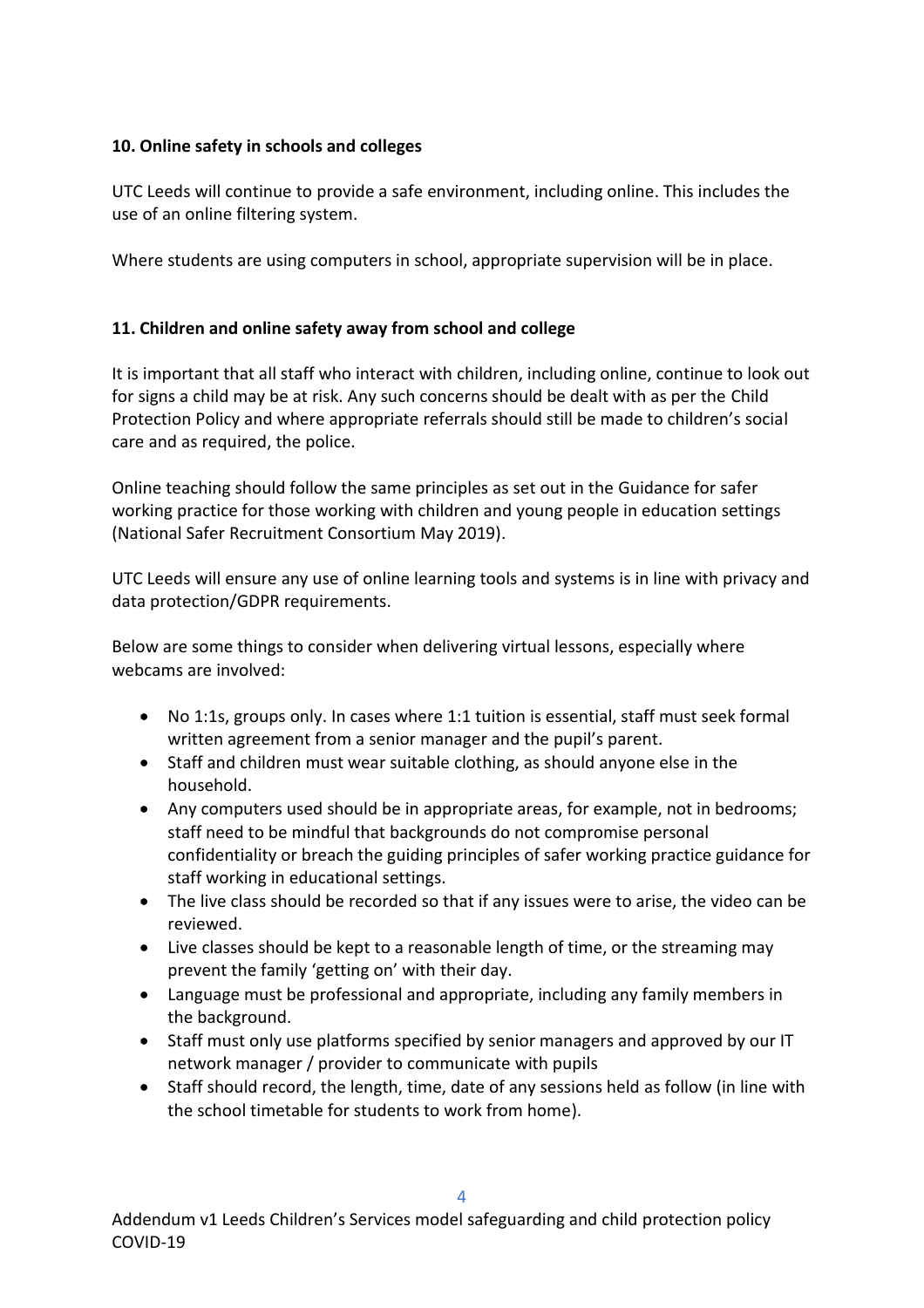# <span id="page-9-0"></span>**12. Supporting children not in school**

UTC Leeds is committed to ensuring the safety and wellbeing of all its Children and Young people.

Where the DSL has identified a child to be on the edge of social care support, or who would normally receive pastoral-type support in school, they should ensure that a robust communication plan is in place for that child or young person.

Details of this plan must be recorded, as should a record of contact have made.

The communication plans can include: remote contact, phone contact, door-step visits. Other individualised contact methods should be considered and recorded.

UTC Leeds and its DSL will work closely with all stakeholders to maximise the effectiveness of any communication plan.

This plan must be reviewed regularly and where concerns arise, the DSL will consider any referrals as appropriate.

The school will share safeguarding messages on its website and social media pages.

UTC Leeds recognises that school is a protective factor for children and young people, and the current circumstances, can affect the mental health of pupils and their parents/carers. Teachers at UTC Leeds need to be aware of this in setting expectations of pupils' work where they are at home.

# <span id="page-9-1"></span>**13. Supporting children in school**

UTC Leeds is committed to ensuring the safety and wellbeing of all its students.

UTC Leeds will continue to be a safe space for all children to attend and flourish. The Headteacher will ensure that appropriate staff are on site and staff to pupil ratio numbers are appropriate, to maximise safety.

UTC Leeds will refer to the Government guidance for education and childcare settings on how to implement social distancing and continue to follow the advice from Public Health England on handwashing and other measures to limit the risk of spread of COVID19.

UTC Leeds will ensure that where we care for children of critical workers and vulnerable children on site, we ensure appropriate support is in place for them.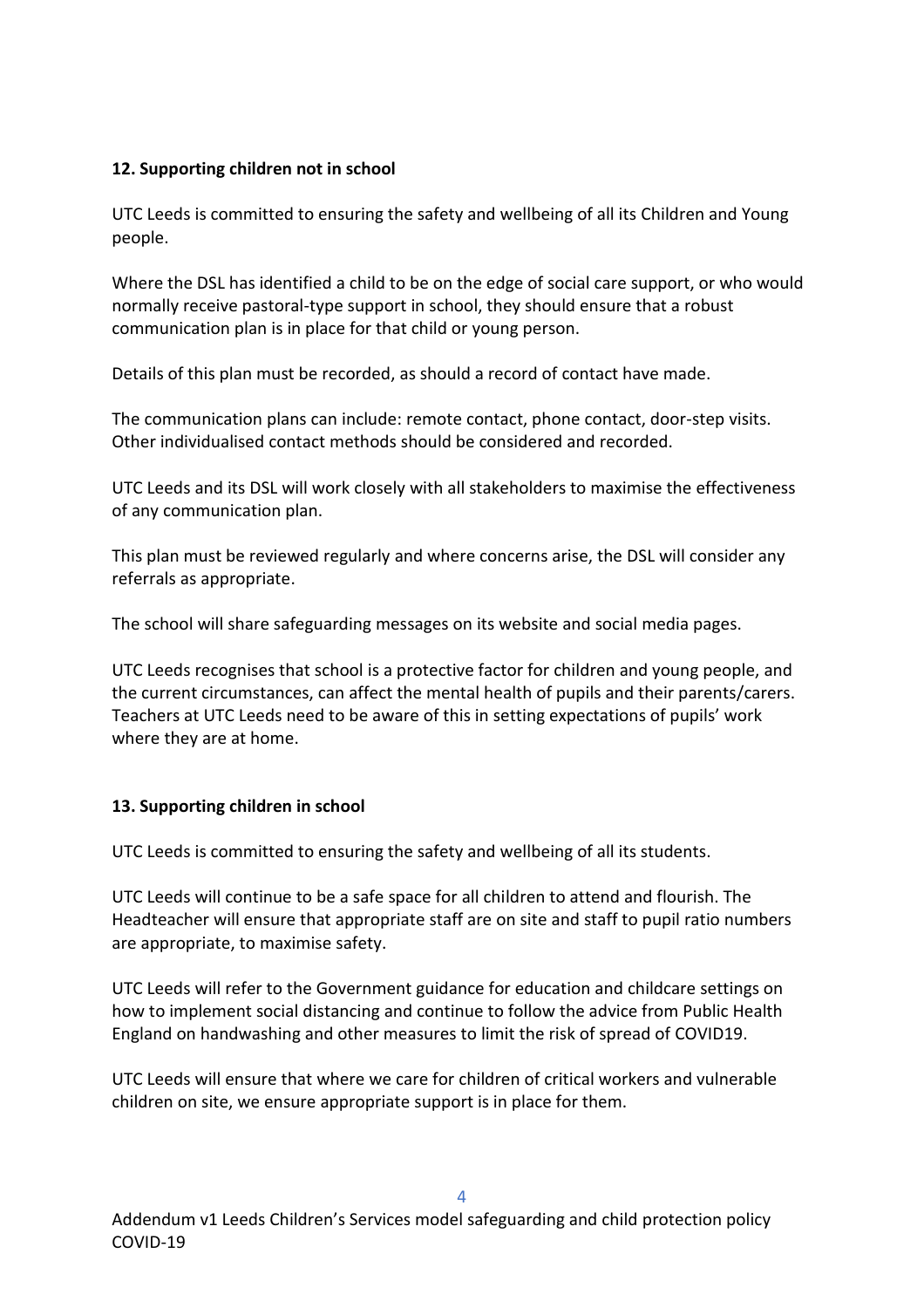Where UTC Leeds has concerns about the impact of staff absence – such as our Designated Safeguarding Lead or first aiders – we will discuss them immediately with the local authority education safeguarding team and/or health and safety team.

#### <span id="page-10-0"></span>**14. Peer on Peer Abuse**

UTC Leeds recognises that during the closure a revised process may be required for managing any report of such abuse and supporting victims**.** 

Where a school receives a report of peer on peer abuse, they will follow the principles as set out in part 5 of KCSIE and of those outlined within of the Child Protection Policy.

The school will listen and work with the young person, parents/carers and any multi-agency partner required to ensure the safety and security of that young person.

Concerns and actions must be recorded in keeping with school reporting and recording systems (e.g. CPOMS) and appropriate referrals made.

#### <span id="page-10-1"></span>**15. Mental health and Well-Being**

UTC Leeds recognises that the current exceptional circumstances may affect the mental health and well-being of pupils, parents and staff in many different ways. School will ensure that they have details of appropriate support available and this will be accessible for pupils, parents and staff.

These are unusual and difficult times for many people and for some families they may become traumatic times and involve loss and grief. We have provided appropriate home learning for our pupils to complete during this period of time whilst the vast majority of pupils are at home. Although learning is very important, and we want to make the best use of this time, we recognise that the expectations of this may be challenging on some students and families. School will provide reassurance and support to pupils, parents and staff in order to manage these expectations without putting additional stresses and pressure on individuals.

Schools may also wish to ensure that there is a plan in place for how any bereavements may be handled, including obtaining support services as appropriate.

Useful contacts/web links:

Child line: 0800 1111 www.childline.org.uk www.nhs.uk Mind.org.uk [www.gov.uk/government/publications/covid-19-guidance-for-the-public-on-mental-health](about:blank)[and-wellbeing](about:blank)

4